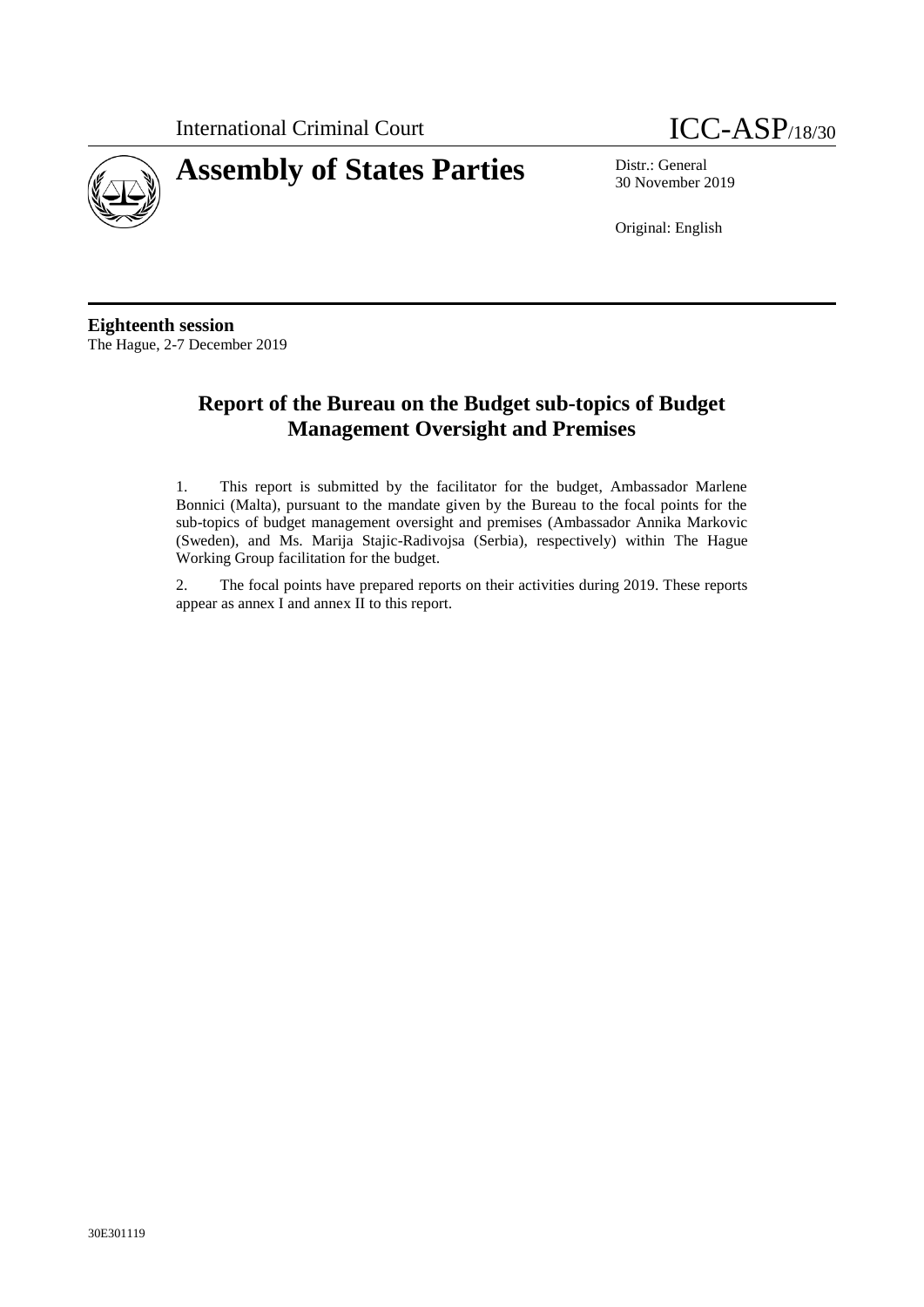# **Annex I**

# **Report of the focal point for the topic of Budget Management Oversight**

### **A. Introduction**

1. The mandate for budget management oversight in 2019 is derived from the budget resolution adopted at the seventeenth session of the Assembly of States Parties.<sup>1</sup> On 12 December 2018 the Bureau approved the allocation of budget management oversight to The Hague Working Group as a sub-topic of the budget facilitation. On 26 February 2019, the Bureau appointed Ambassador Annika Markovic (Sweden) as focal point for the topic of budget management oversight.

## **B. Meetings and discussions**

2. Four meetings were held on the topic of budget management oversight in 2019: on 27 June, 6 September, 4 October and 25 October.

3. The meetings provided an opportunity for States Parties to continue their consideration of the oversight structure of the Court, including the current work and priorities of the different oversight bodies and the ways in which their mandates interact. In this regard the working group received presentations at the meeting on 27 June from the Chair of the Audit Committee, the Executive Secretary of the Committee on Budget and Finance, the Head of the Independent Oversight Mechanism, and the Director of the Office of Internal Audit. At the meeting on 6 September the Chair, Vice-Chair and members of the Committee on Budget and Finance participated in an exchange with States Parties on the role of the Committee and the oversight structure of the Court. At the meeting on 4 October, a representative of the External Auditor, the *Cour des comptes*, had an exchange with States Parties on the role of the External Auditor and general oversight matters.

4. During these meetings the representatives of the different oversight bodies outlined their efforts, in line with the request of the Assembly, to coordinate "in order to improve the timely exchange of information and reporting of results amongst them, the organs of the Court, the Bureau, and the Assembly, to optimize their oversight capacities, and to avoid duplication of competence and work".<sup>2</sup>

5. States Parties expressed their appreciation for the presentations and for the opportunity to consider these important matters further. The point was made that there seemed to have been many positive efforts to coordinate, and further initiatives in this regard were encouraged. The view was expressed that there might be more efficient and effective ways to structure the oversight arrangements for the Assembly, including from a financial resources perspective. The focal point noted that while the overall structure and number of the Court's oversight bodies was not unusual, there may be room to look further at issues related to reporting lines and potential overlap. It was suggested that a mapping exercise could be undertaken to determine what tasks might overlap and what could be streamlined. This could also help to ensure that the issues of most concern to States Parties were being adequately addressed.

6. The point was made that the Assembly should carefully consider the costs of the various oversight bodies, and whether the structure provided value for money. In this regard, it was noted that, based on the approved 2019 budget and information provided by the Secretariat, the total cost of the different bodies in 2019 was approximately  $E2.1$ million (or 1.4 per cent of the total budget of the Court).

<sup>&</sup>lt;sup>1</sup> ICC-ASP/17/Res.4, Section J.

<sup>&</sup>lt;sup>2</sup> ICC-ASP/17/Res.4, Section J, para. 7.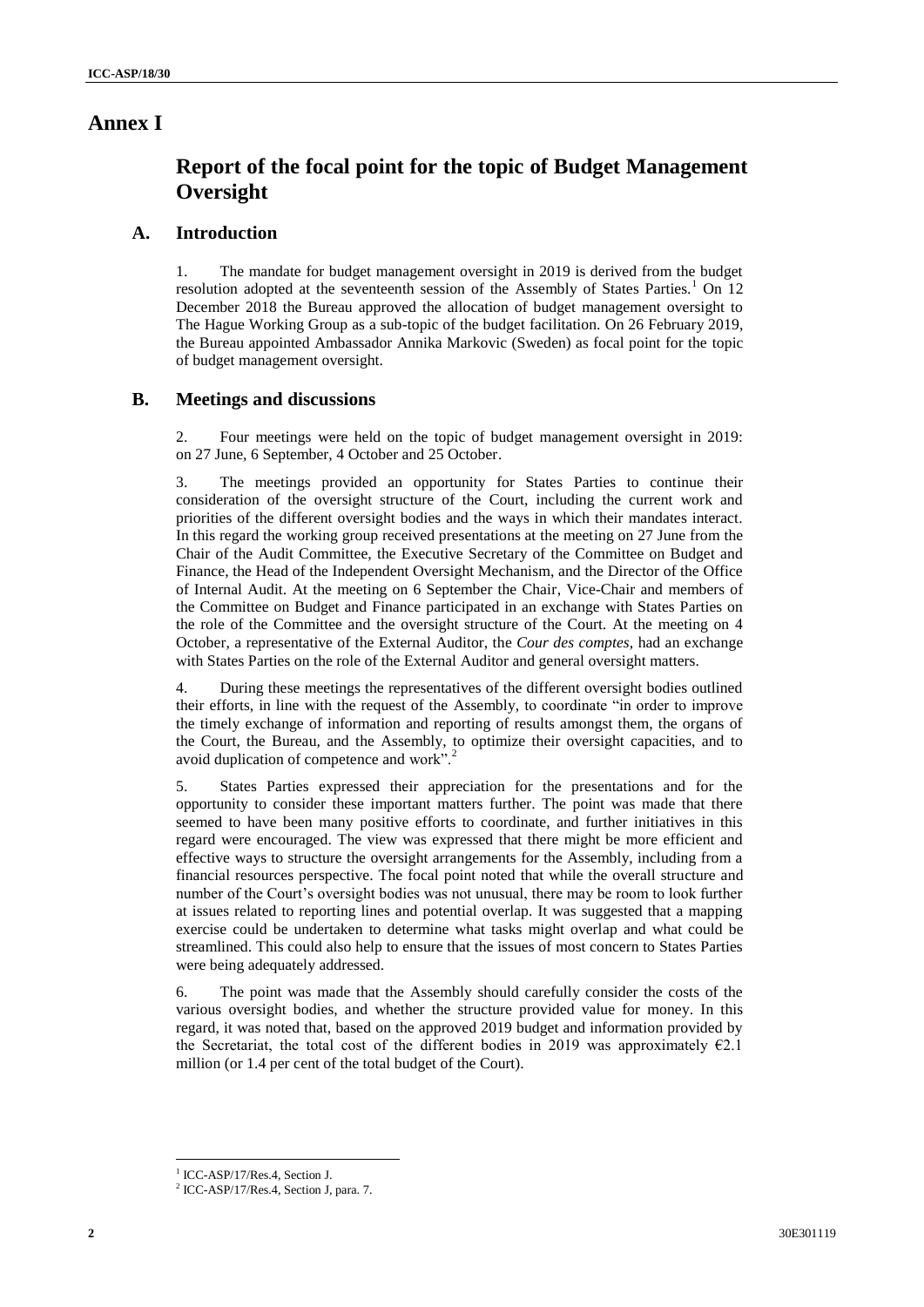### **1. External Audit**

7. At the meeting on 4 October, the representative of the External Auditor briefed States Parties on the audit activities carried out in 2019. It was noted that, in addition to fulfilling the classical audit role of an independent opinion on financial statements, the External Auditor had also been mandated by the Assembly to carry out an annual performance audit. With regard to the performance audits, the representative of the External Auditor called for the Assembly of States Parties to have greater involvement in the process, particularly when defining the Terms of Reference with the scope and objectives.

8. States Parties expressed their appreciation for the work of the External Auditor. Regarding the substance of the External Auditor's reports, it was noted that the audits of the 2018 financial statements of the Court<sup>3</sup> and the Trust Fund for Victims<sup>4</sup> had resulted in an unqualified opinion, in line with the applicable international public sector standards. States supported the recommendations of the Committee on Budget and Finance that the Assembly approve the financial statements of the Court and the Trust Fund for Victims for the year 2018.

9. As regards the performance audit on the budget process,<sup>5</sup> the point was made that it might be necessary to exercise some caution, in particular with regard to recommendation 9 concerning delegating responsibility for certain liquidity matters to the Bureau. The External Auditor noted that this recommendation was purely of a technical nature but it was understood that there were political implications.

10. A point was made to express concerns with recommendation 1, relating to article 42(2), in view of its potential implications for the full independence of the Prosecutor to manage and administrate the Office, including repercussions for witness protection issues, and questioned whether this was beyond the mandate of the External Auditor. In response the representative of the External Auditor noted that, from the External Auditor's point of view, namely the optimization and efficiency of the organization and accountability for common administrative tasks, the External Auditor had only sought to clarify to what extent this provision prevents the Prosecutor from transferring funds to the Registry as a provider of shared services. The External Auditor indicated that in his view this was an issue that could be raised with the incoming Prosecutor, to clarify his or her position on this matter. In response to this last point it was observed that such a suggestion goes beyond the scope of the mandate of the External Auditor.

11. Regarding the work of the External Auditor in 2020, a proposal was made for the performance audit to focus on reviewing the oversight mechanisms and their respective mandates and reporting lines. It was also proposed that the External Auditor could focus on the topic of efficiency targets. The representative of the External Auditor noted that a review of the oversight mechanisms would perhaps be more appropriate as an evaluation rather than a performance audit. It was stressed that such an evaluation should be carried out while fully respecting the independence of the Court as a whole.

#### **2. Audit Committee**

12. The working group endorsed the recommendation from the Committee on Budget and Finance that the Assembly re-appoint Ms. Elena Sopkovà to represent that Committee on the Audit Committee for another term commencing 1 January 2020.<sup>6</sup> Regarding the two vacancies on the Audit Committee, the working group endorsed the recommendation from the *ad hoc* Selection Panel that the Assembly re-appoint Mr. Samir Abu Lughod (Jordan) and appoint Ms. Clarissa Van Heerden (South Africa) as members of the Audit Committee for a three year term starting on 1 January 2020.

<sup>3</sup> ICC-ASP/18/12.

<sup>4</sup> ICC-ASP/18/13.

<sup>5</sup> ICC-ASP/18/2/Rev.1.

<sup>6</sup> ICC-ASP/18/15/AV, para. 232.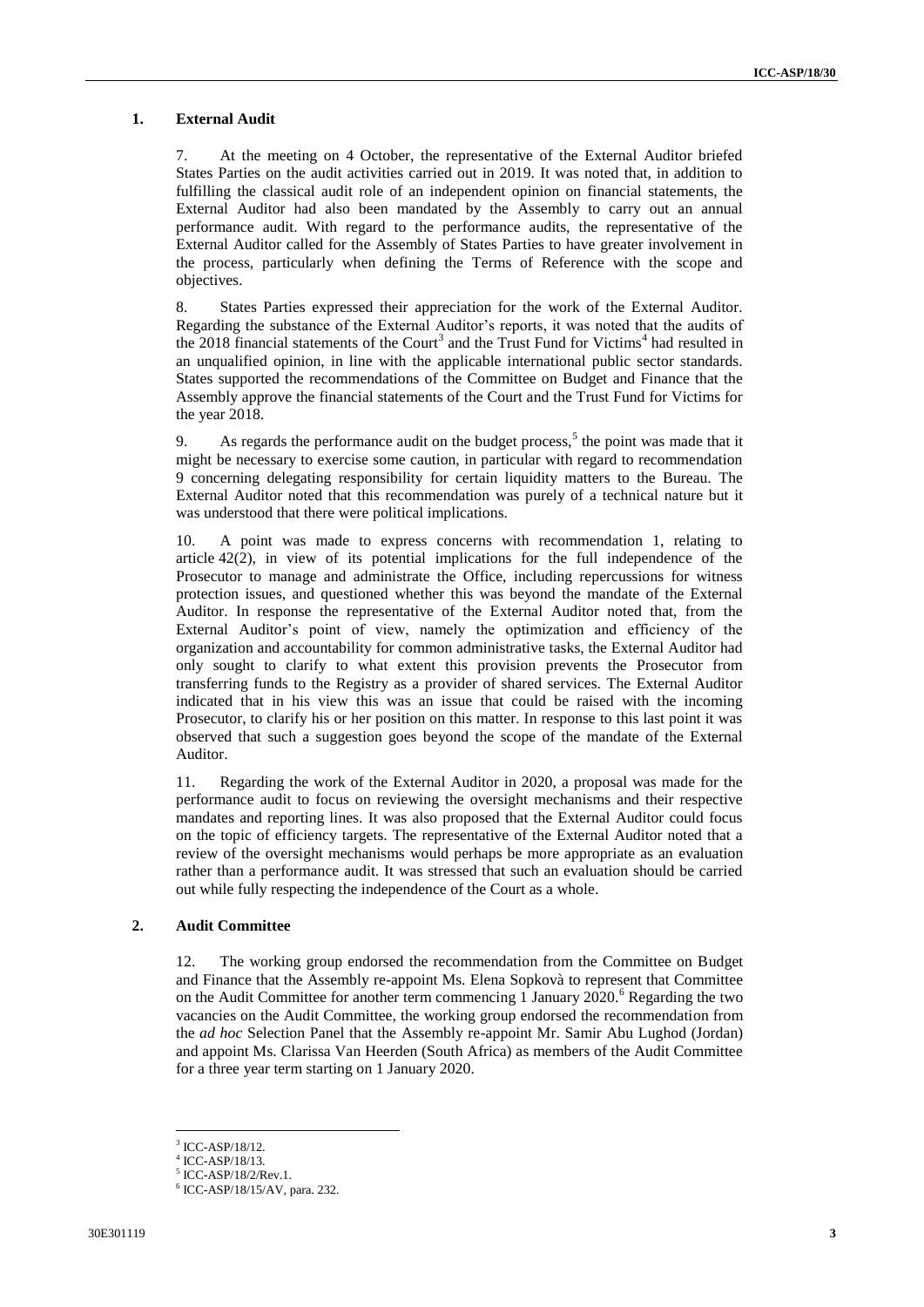13. In relation to the proposed amendments to the Charter of the Audit Committee contained in annex III to the report on the work of its tenth session, the point was made that more time was required to consider those amendments fully. The point was also made that more background information from the Audit Committee would be helpful. It was noted that the outcomes of the proposed evaluation by the External Auditor and the proposed Independent Expert Review of the Court may also be relevant.

## **C. Recommendations**

14. The focal point, through the Bureau, submits the proposed language contained in the annex to this report for the consideration of the Assembly.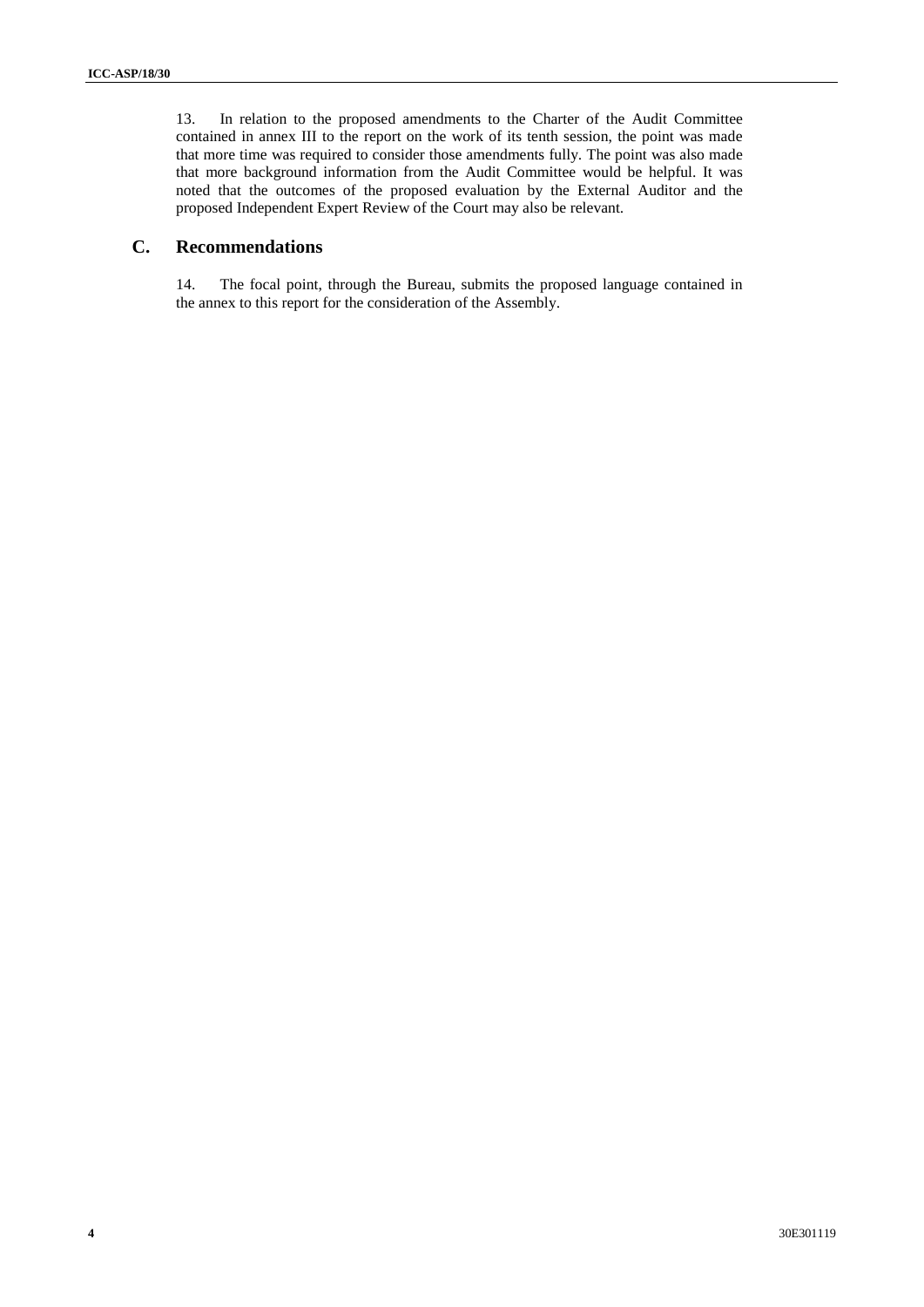# **Appendix**

# **Proposed resolution language for 2019**

### **To be inserted into the budget resolution**

### **Audit**

*The Assembly of States Parties,*

*Having regard to* the Charter of the Audit Committee, adopted at its fourteenth session,<sup>1</sup> as amended,

*Noting* the reports of the Audit Committee on the work of its ninth and tenth sessions.<sup>2</sup>

*Further noting* the recommendations of the Committee on Budget and Finance concerning audit matters.<sup>3</sup>

1. *Welcomes* the reports of the Audit Committee on the work of its ninth and tenth sessions;

2. *Decides* to extend the term of the External Auditor, the *Cour des comptes*, for a further year, so as to include the financial statements of the Court and the Trust Fund for Victims for 2020;

3. *Notes* that a detailed selection procedure for procurement of an External Auditor will be completed in time for the nineteenth session of the Assembly of States Parties;

4. *Decides* to re-appoint Ms. Elena Sopkovà as a member of the Audit Committee for a term of three years starting on 1 January 2020, while serving as an active member of the Committee on Budget and Finance;

5. *Takes note* of the recommendations made by the *ad hoc* Selection Panel and *decides* to re-appoint Mr. Samir Abu Lughod (Jordan) and to appoint Ms. Clarissa Van Heerden (South Africa) as members of the Audit Committee for a term of three years starting on 1 January 2020;

6. *Requests* the External Auditor to conduct an evaluation of the oversight bodies of the Court as part of its work in 2020, replacing the performance audit, and to recommend possible actions on their respective mandates and reporting lines, while fully respecting the independence of the Court as a whole; and

7. *Takes note* of the proposed amendments to the Charter of the Audit Committee contained in annex III to the report of the Audit Committee on its tenth session, *requests* the Audit Committee to provide more detailed background information on the proposed amendments, and *decides* to consider those amendments, including any additional information provided by the Committee and taking into consideration the outcome of the evaluation to be undertaken by the External Auditor, in order to take a decision as appropriate.

<sup>&</sup>lt;sup>1</sup> Official Records … Fourteenth session … 2015 (ICC-ASP/14/20), vol. II, part B.3, annex IV.

 $2$  AC/9/5 and AC/10/5, available on the website of the Audit Committee at:

[https://asp.icc-cpi.int/en\\_menus/asp/AuditCommittee.](https://asp.icc-cpi.int/en_menus/asp/AuditCommittee)<br><sup>3</sup> ICC-ASP/18/15, paras. 231 to 257.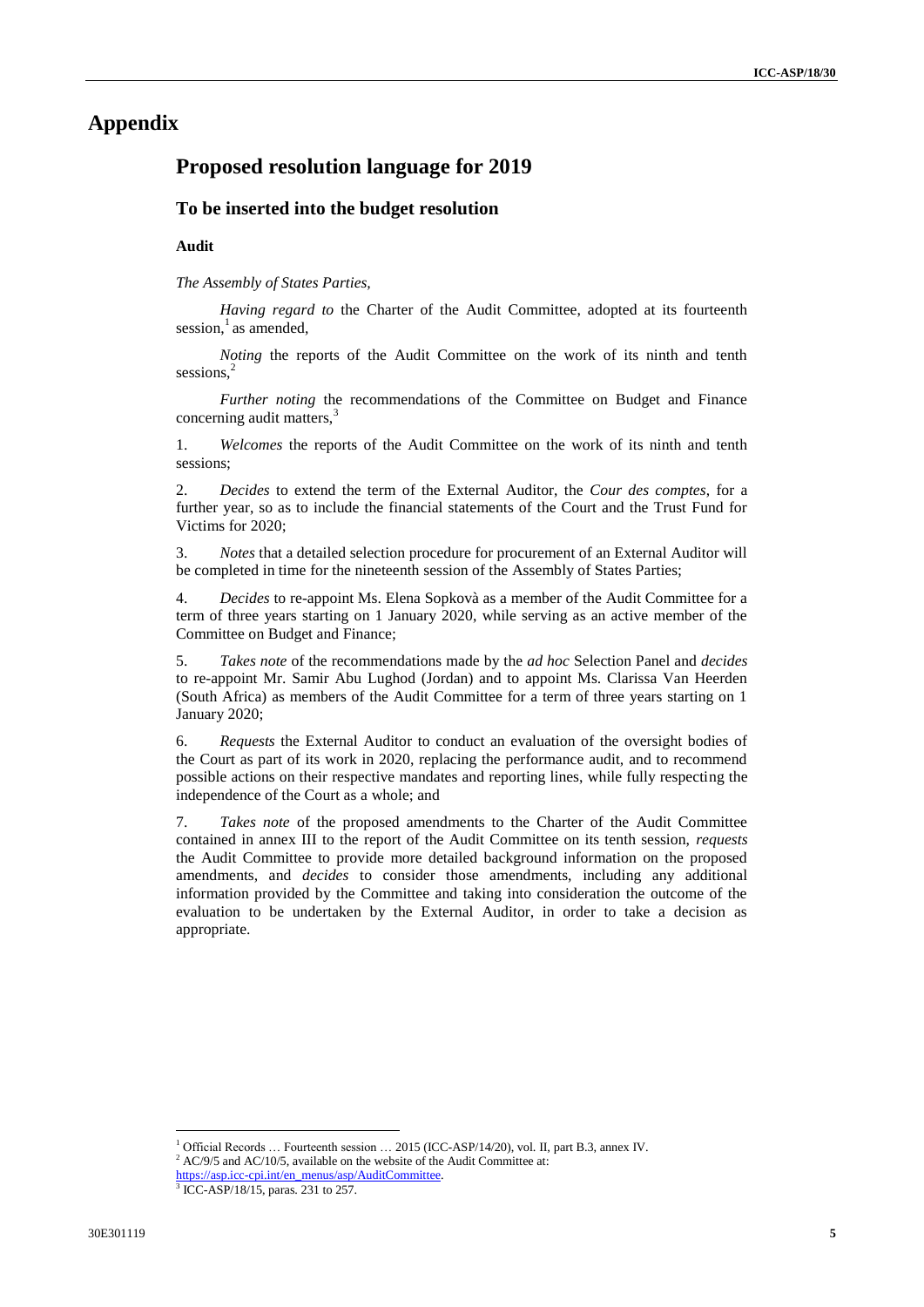#### **Budget Management Oversight**

#### *The Assembly of States Parties,*

1. *Notes* that the Strategic Plans of the Court, the Office of the Prosecutor and the Registry are dynamic and updated on a regular basis;

2. *Notes* the Strategic Plans of the Court, the Office of the Prosecutor and the Registry for the period 2019-2021 and *also notes* that the Strategic Plans benefit from the views and comments States Parties make in the dialogue with the Court, the Office of the Prosecutor and the Registry;

3. *Welcomes* the report of the Office of the Prosecutor on the implementation of its Strategic Plan for 2016-2018, and *requests* the Court to continue to assess, develop and apply the lessons learned contained therein;

4. *Reiterates* the importance of strengthening the relationship and coherence between the strategic planning process and the budgetary process, which is crucial for the credibility and sustainability of the longer-term strategic approach;

5. *Recalls* its invitation to the Court to hold annual consultations with the Bureau in the first trimester on the implementation of its strategic plans during the previous calendar year, including on use of and improvements on performance indicators;

6. *Invites* the Court, the Office of the Prosecutor and the Registry to report annually to the Assembly on the implementation of the Strategic Plans; and

7. *Notes* the oversight roles of the Audit Committee, the Committee on Budget and Finance, the External Auditor, the Independent Oversight Mechanism, and the Office of Internal Audit, and *recommends* that these bodies continue to expand their coordination in order to improve the timely exchange of information and reporting of results amongst them, the organs of the Court, the Bureau, and the Assembly, to optimize their oversight capacities, and to avoid duplication of competence and work.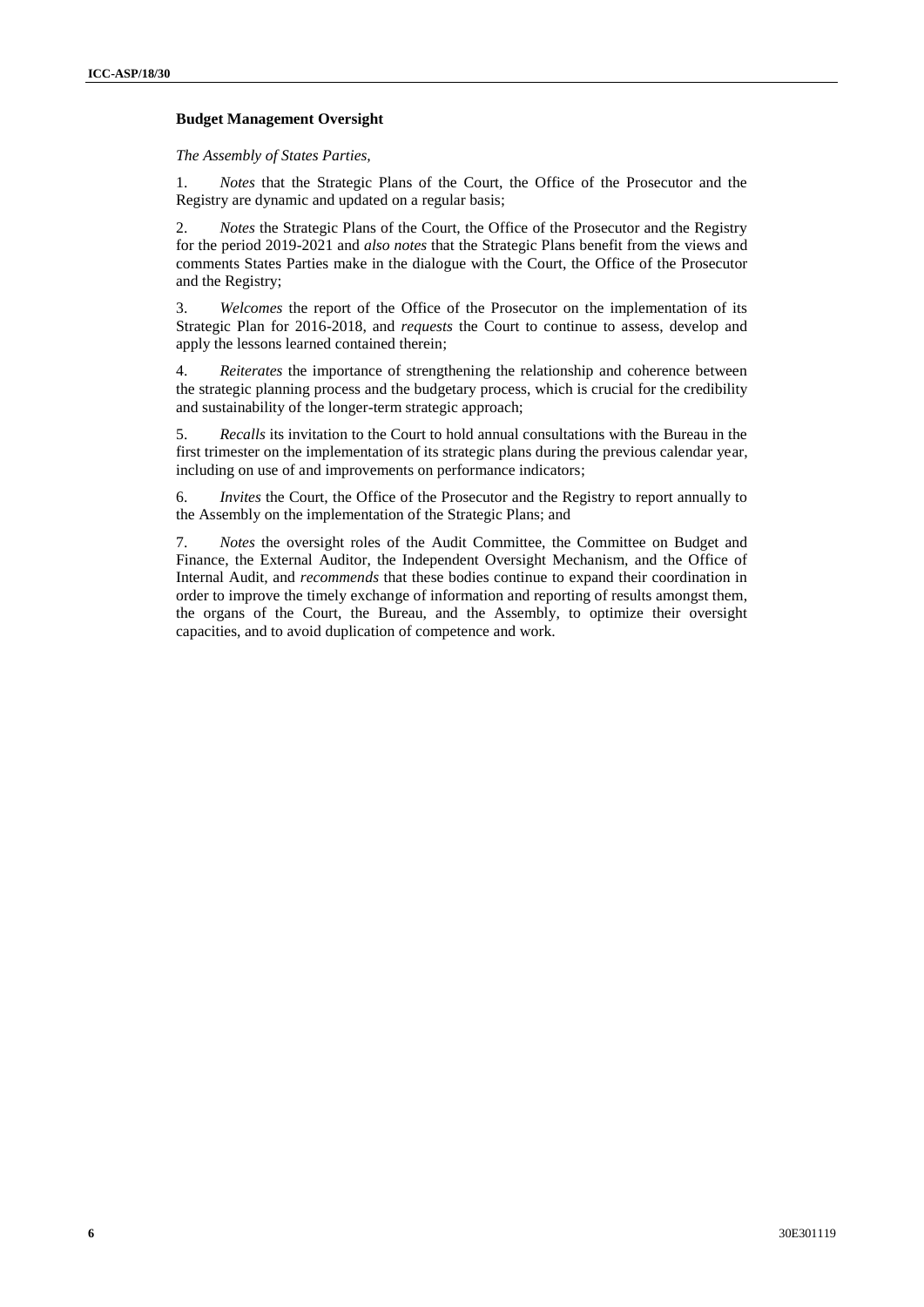# **Annex II**

# **Report of the focal point for the topic of premises**

### **A. Introduction**

1. The mandate for the budget sub-topic of premises in 2019 was derived from resolution ICC-ASP/17/Res.4, which was adopted by the Assembly of States Parties at its seventeenth session. In section G, paragraph 2 of that resolution, the Assembly reaffirmed that "the Bureau is entrusted with the mandate concerning the governance structure and total cost of ownership [of the Court's premises], via its Hague Working Group which has a facilitation on the budget or, if necessary, a subcommittee thereof".

2. The Bureau appointed Ms. Marija Stajic-Radivojsa (Serbia) as focal point for the topic of premises on 17 July 2019.

### **B. Meetings and discussions**

3. In 2019, The Hague Working Group ("the working group") held four consultations on the topic of premises: on 23 July, 3 October, 24 October and 21 November. The Court participated in these meetings.

4. During the meetings, States Parties had the opportunity to consider and discuss updates from the Court<sup>1</sup> on premises matters, in particular the topic of capital replacement. In addition, States Parties had the benefit of the recommendations of the Committee on Budget and Finance ("the Committee"), as set out in the reports of its thirty-second and thirty-third sessions.<sup>2</sup>

5. States Parties highlighted the significant increase in the proposed budget for Major Programme V: Premises for 2020.<sup>3</sup> The Court explained that this was partly related to a price index increase in the contract for preventive and corrective maintenance, but mainly due to the inclusion, for the first time, of capital replacement costs.

#### **1. Maintenance**

6. States Parties were informed that the new maintenance contractor for the Court, as of January 2019, was Heijmans NV. That company had been contracted to provide a complete maintenance solution for the premises, including preventive maintenance, corrective maintenance and capital replacements. The contract included provisions for regular reporting as well as specific performance indicators and incentives.<sup>4</sup>

7. In response to a query regarding the procedure followed for the procurement, the Registry advised that the contractor had been selected following an international procurement process in 2017 and 2018, the results of which had been conveyed to the Committee. The contractor was selected as the cheapest and the best candidate after separate technical and commercial evaluation by external consultants.

8. Some States Parties expressed concern at the price index increase in 2020, noting that the contract had only been concluded very recently. A State Party noted that the Netherlands, as the host State, should bear a specific responsibility in relation to the costs of building maintenance and replacement. The reasoning for separating maintenance from capital replacement costs was also put in question. In response to the remark concerning the host State's responsibility, the Netherlands emphasized that as the host country it already contributed significantly to the Court. It had provided a loan for the construction of the new premises of  $\epsilon$ 93.6 million, to be paid off in yearly payments over 30 years, with interest of 2.5 per cent. However, €18.6 million of the loan had been gifted by the Netherlands, which

 $1$  CBF/32/10 and CBF/33/8.

<sup>2</sup> ICC-ASP/18/5 and ICC-ASP/18/15.

<sup>&</sup>lt;sup>3</sup> ICC-ASP/18/10, paras. 656 to 659.

<sup>4</sup> ICC-ASP/18/5, para. 79.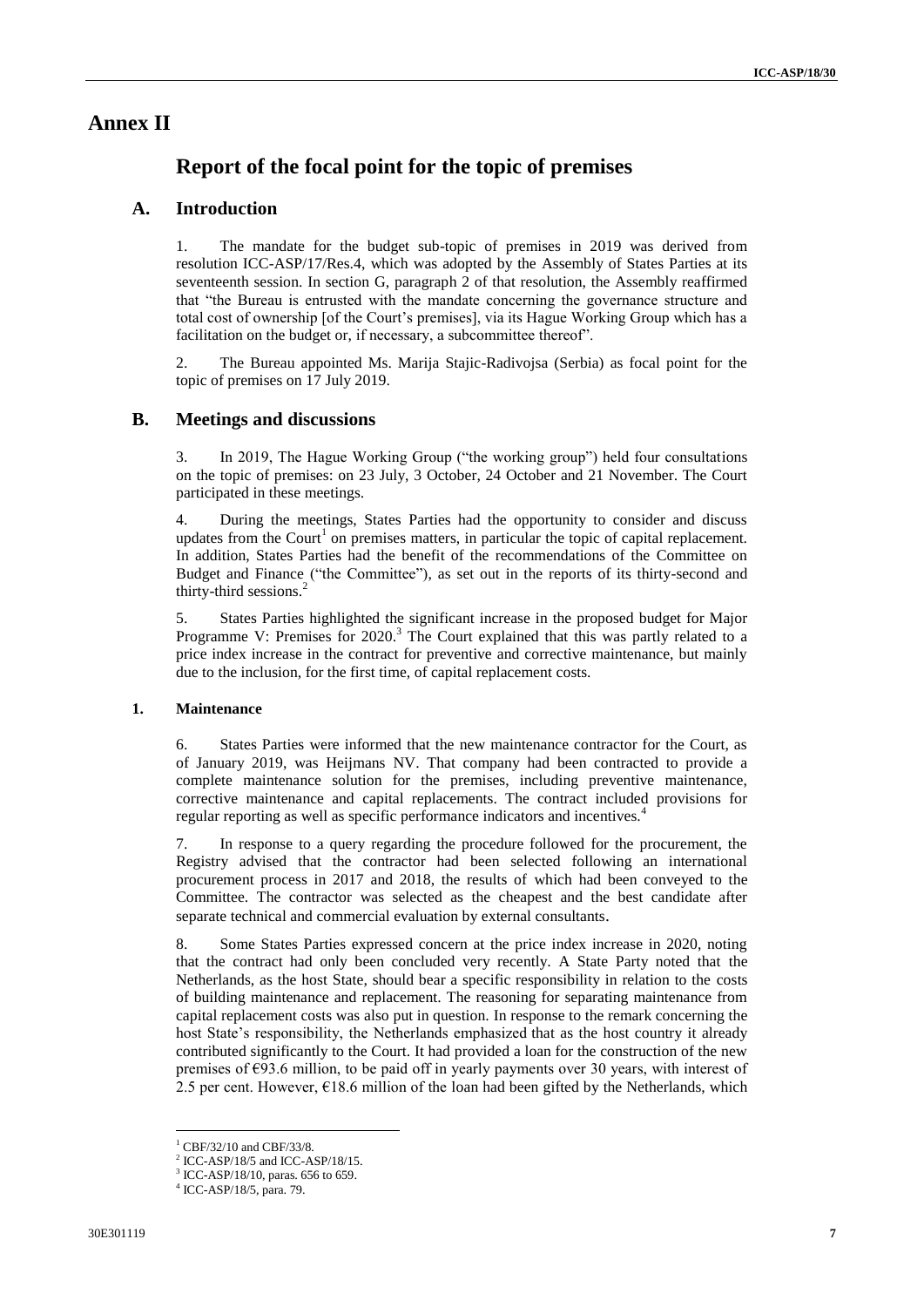leaves €75 million to be paid off by the Court. The Netherlands underlined it does not bear a special responsibility for the replacement costs of the premises.

### **2. Capital replacement**

9. The maintenance contractor had provided the Court with an updated "five year plan" for capital replacements, the details of which were contained in the report of the Court to the Committee on Budget and Finance.<sup>5</sup> The proposed budget of the Court for Major Programme V for 2020 included the first instalment of the costs outlined in that five-year plan.

10. States Parties noted that, in the report of the Committee on Budget and Finance on the work of its thirty-third session,<sup>6</sup> the Committee was "of the strong view that capital replacement should be commenced starting in 2020", emphasizing that delays would not only raise overall maintenance and replacement costs in the long run and reduce the asset value of the premises, but would also raise security and operational risks for the Court.<sup>7</sup> At the same time, the Committee had highlighted the importance of securing stable funding for long-term capital replacement in a predictable manner, without unnecessary fluctuations of annual budgets.<sup>8</sup>

11. It was noted that the Committee had requested the Court to submit a comprehensive report for its next session in May 2020, containing:<sup>9</sup>

(a) Updated and detailed medium and long-term plans and estimates;

(b) A proposal for a multi-year financing mechanism including a financial reserve to cope with unforeseen and emergent needs; and

(c) A possible mechanism to provide incentives to the contractor to lower costs through identifying more economical procurement, taking advantage of technological progress and market conditions, among others.

12. Furthermore, the Committee had recommended that the Assembly approve a reduced amount of  $\epsilon$ 975 thousand for capital replacement in 2020, requesting the Court to operate within this envelope.<sup>10</sup> The Committee also noted that it would consider recommending the same amount for 2021, after having reviewed the medium and long-term cost plans and estimates.<sup>11</sup>

13. In addition, the Committee had recommended setting up a mechanism whereby one or more external *pro bono* experts from States Parties could provide advice in the planning and implementation of capital replacement plans, reporting periodically to The Hague Working Group facilitation on premises, and also sharing the information with the Committee.<sup>12</sup>

14. Some States Parties expressed their support for the recommendations of the Committee as an important mechanism to maintain the value of the building. Some also supported the possibility of *pro bono* expert advice. At the same time, some States Parties emphasized that they wished to avoid creation of another expert body or committee, which could lead to unnecessarily long discussions and additional costs. It was also emphasized that various actors were already providing advice on premises, including the Committee, the Court and the contractor.

15. Attention was drawn to paragraph 82 of the Committee's report on the work of its thirty-second session, and the recommendation that updated forecasts should discuss prioritization and savings and efficiencies. Some States Parties emphasized that the

<sup>5</sup> CBF/32/10.

<sup>6</sup> ICC-ASP/18/15.

<sup>7</sup> ICC-ASP/18/15, para. 111.

<sup>8</sup> ICC-ASP/18/15, para. 111.

<sup>9</sup> ICC-ASP/18/15, para. 114.

<sup>10</sup> ICC-ASP/18/15, para. 115.

<sup>11</sup> ICC-ASP/18/15, para. 115.

<sup>12</sup> ICC-ASP/18/15, para. 116.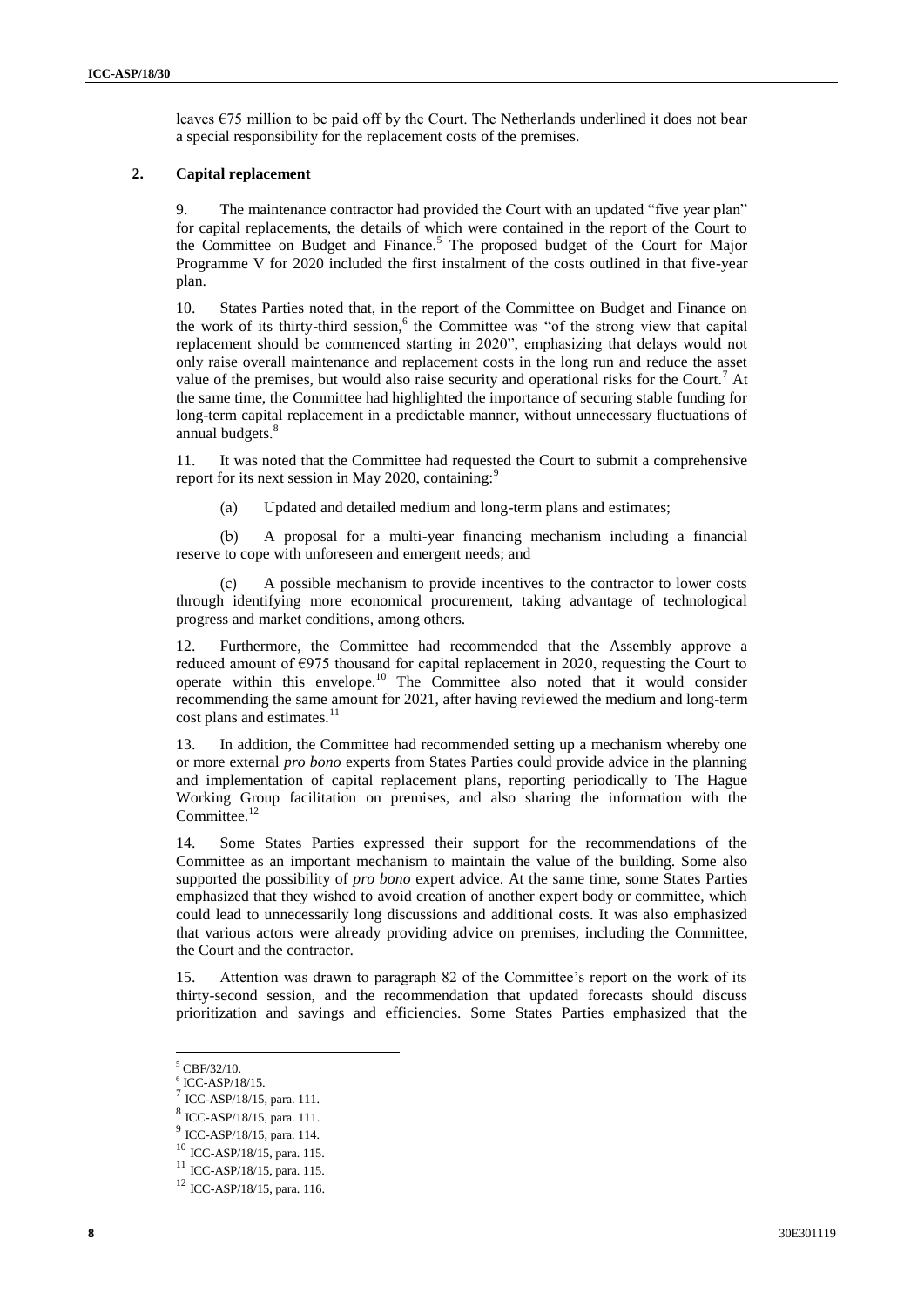estimates should be regularly updated. Some States Parties also noted that the main contractor was not an entirely independent party, and its estimates should therefore be viewed with some caution. The point was also made that the standard life cycles provided by manufacturers should be treated with caution given they had a vested interest in early replacement. The Registry noted that the recommended lifespan of all elements due to be replaced had also been analyzed by the Court's Facilities Management Unit and the main contractor.

16. In response to a query regarding the lessons to be learned from other organizations, including in relation to the appropriate percentages to be invested in maintenance, a representative of the Registry confirmed that the Court participated in an inter-agency network of facilities management experts which met regularly to discuss issues and exchange views. It was also noted that there were some unique elements in the Court's premises for which there was no direct comparison or precedent.

17. The Registry recalled that the topic of capital replacement and ownership of the premises had been discussed at some length with the Oversight Committee for the Permanent Premises.<sup>13</sup> The Registry indicated that if the planned capital replacements were not carried out, it could cause disruptions to daily operations and lead to higher maintenance costs. Furthermore it was noted that since the main contractor was also the contactor for many other buildings, including other international organizations in The Hague, the contractor procured large volumes of goods which were then utilized not only at the Court's premises but also at other buildings, leading to cost savings.

18. Some States Parties noted that the building was a relatively new structure and it was therefore difficult to justify any capital replacements at such an early stage. Regarding the security systems, the Registry emphasized that they had already been operational for five years as they were continuously tested for functionality prior to the move to the new premises.

19. During the meeting on 3 October, a tour of the premises enabled the Court to highlight the technical components that were due for replacement, including elements of the Building Management System (BMS) and the Security Management System (SMS), as well as the Central Control Room (CCR) and the central Heating-Ventilation and Air Conditioning (HVAC) room.

20. A query was raised as to what elements would not be funded due to the recommended reductions by the Committee. At the meeting on 24 October, the Registry delivered a presentation outlining how the amount of  $\epsilon$ 975 thousand, as recommended by the Committee, would be utilized in 2020 and 2021. Some of the capital replacement to be postponed included the monitors in the Technical Control Room and CCR, the workstations of the security system clients, the sensors in the tourniquets, and the sand filters in the mirror pond. The Registry had prioritized the BMS as it was responsible for subsystems, such as control of heating and cooling, fire safety, lighting, etc., and since failure in the subsystem could contribute to failure of the entire server system as well as replacement of the SMS server infrastructure.

21. It was noted by some States Parties that the costs of floor finishing amounted to the highest component of capital replacement, over €1.2 million in five years, and a query was raised as to whether any savings were feasible. The Registry indicated that the floor finishing itself was not expensive  $(635 \text{ per square meter})$  but it had to cover a large area (40,000 square meters). The Registry also advised that the proposed figure for capital replacement, as well as the condition of carpeting, would be reassessed closer to 2022 when such replacement was envisaged.

In response to a query related to the possibility of a multi-year financing mechanism,  $14$  the Registry replied that in its view the best way forward was to establish a fund for capital replacements, to be funded by a set amount of  $\epsilon$ 3 to  $\epsilon$ 4 million per year for the next thirty years. A proposal along these lines would be submitted to the Committee on Budget and Finance together with a rolling long-term plan, in order to avoid projected spikes.

<sup>13</sup> See ICC-ASP/14/Res.5, annex II.

<sup>14</sup> ICC-ASP/18/15, para. 114.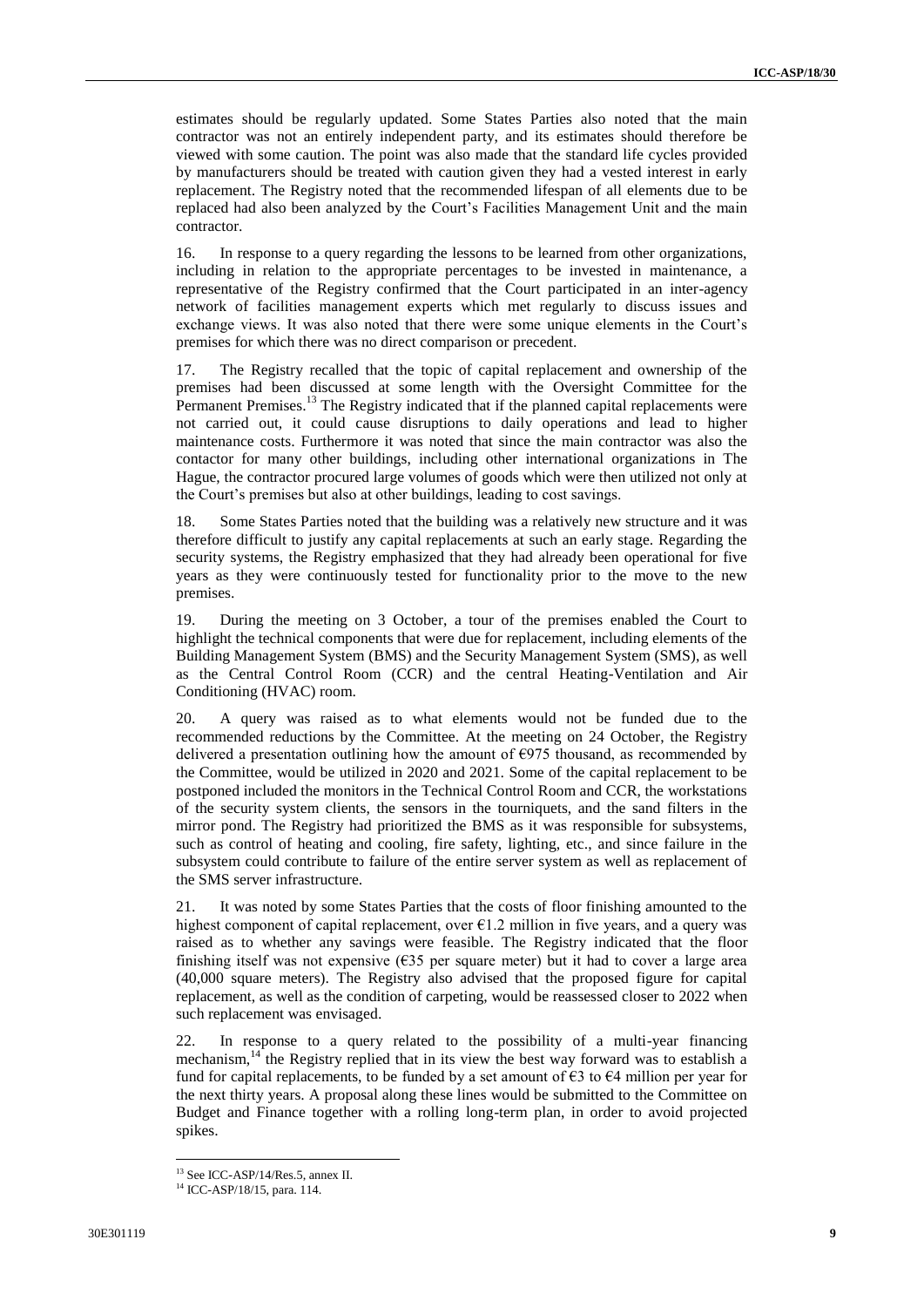### **3. Artwork donations**

23. The working group welcomed with appreciation the two donations of artwork for the premises of the Court that had been received in 2019: the donation by Mexico of the artwork "Wings of Mexico" by Jorge Marin, which had been unveiled in a ceremony on 12 September; and the donation by Cyprus of three paintings from the series "Violated Beauty" by Lefteris Olympios, which had been unveiled on 11 October.

### **C. Recommendations**

24. The focal point through the Bureau submits the proposed language contained in the annex to this report for the consideration of the Assembly.